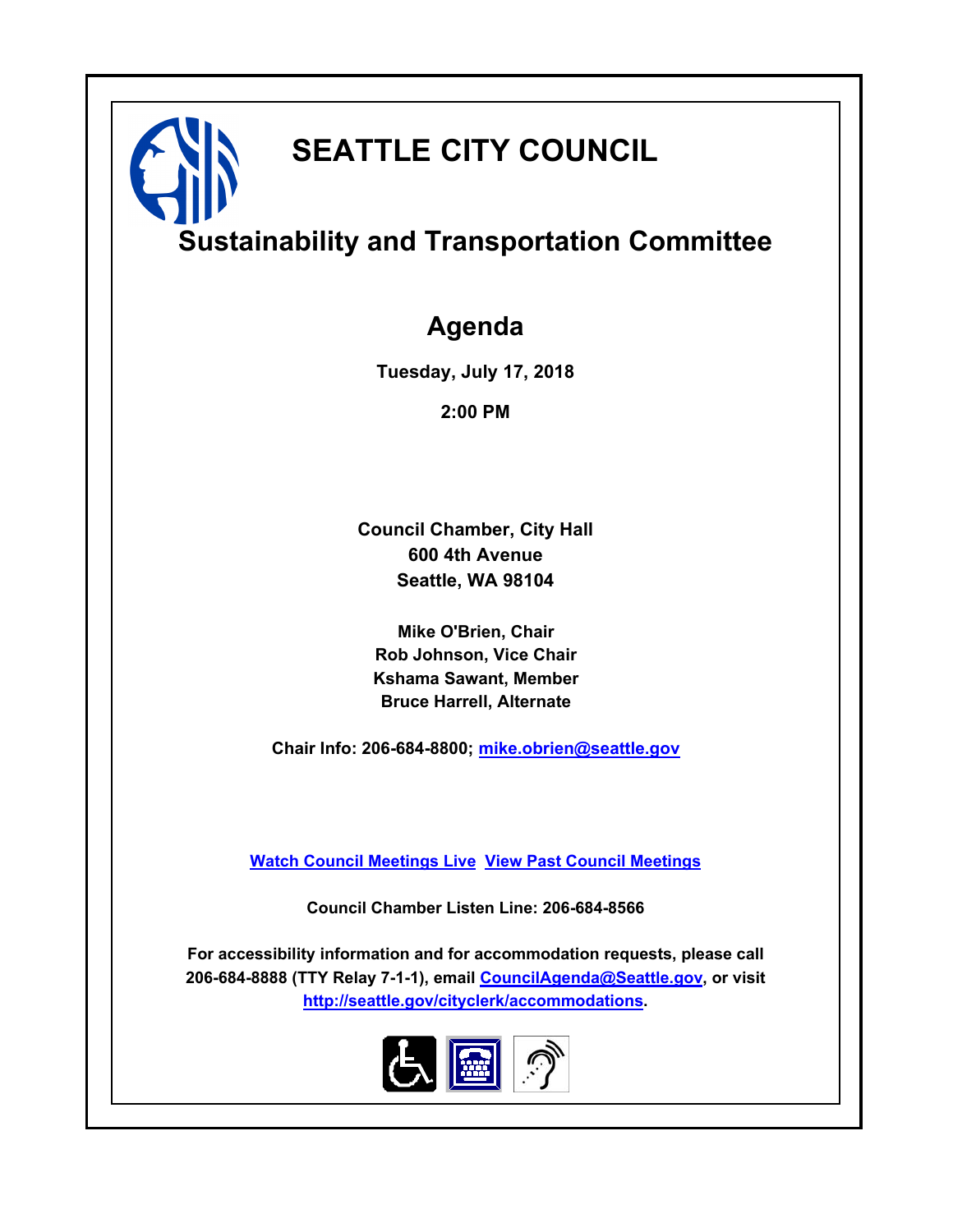## **SEATTLE CITY COUNCIL Sustainability and Transportation Committee Agenda July 17, 2018 - 2:00 PM**

### **Meeting Location:**

Council Chamber, City Hall, 600 4th Avenue, Seattle, WA 98104

#### **Committee Website:**

http://www.seattle.gov/council/committees/transportation

This meeting also constitutes a meeting of the Full Council, provided that the meeting shall be conducted as a committee meeting under the Council Rules and Procedures, and Council action shall be limited to committee business.

*Please Note: Times listed are estimated*

#### **A. Call To Order**

#### **B. Chair's Report**

(5 minutes)

#### **C. Public Comment**

(20 minutes)

#### **D. Items of Business**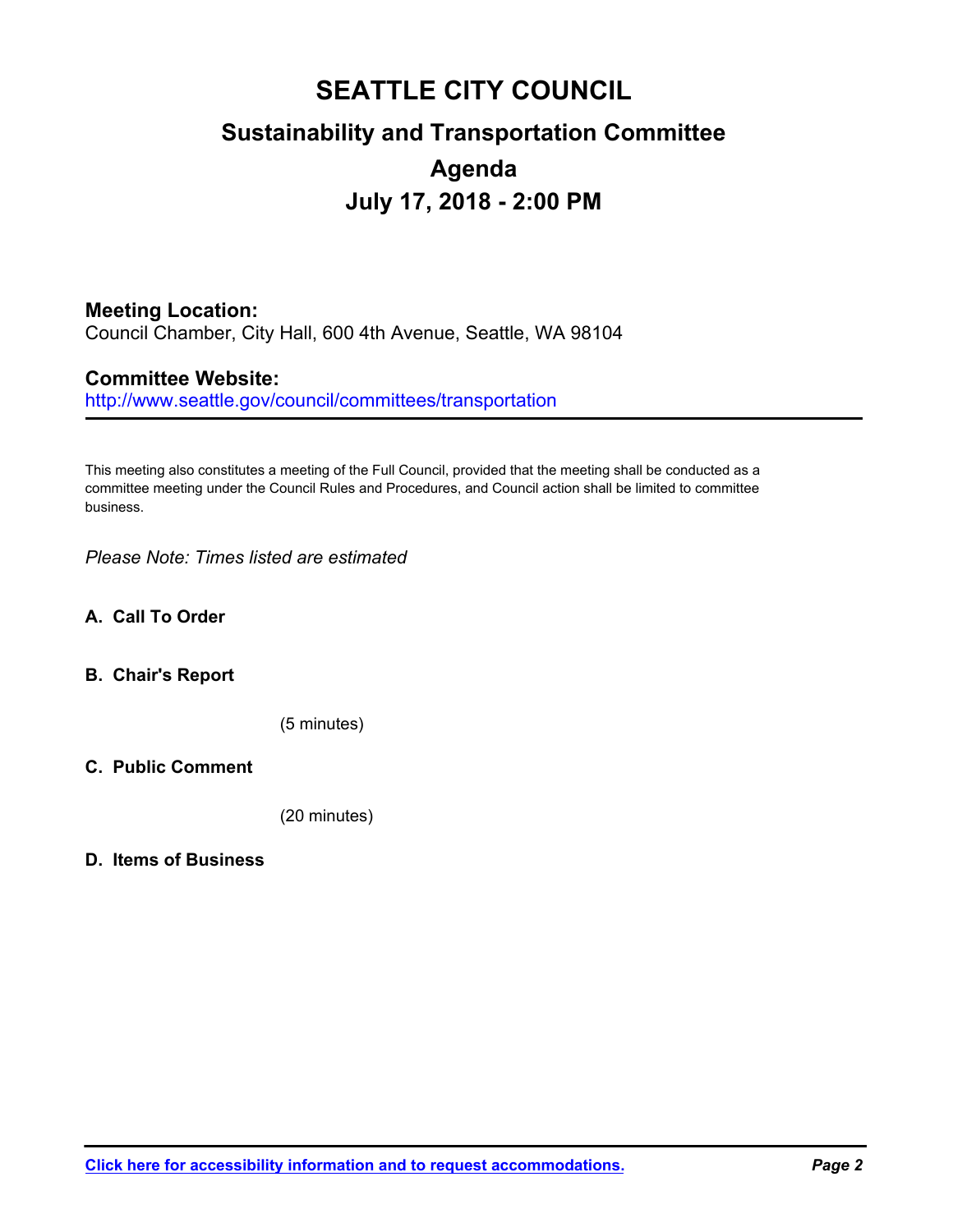**Agenda**

#### **1. Seattle City Light Diagonal Way Street Vacation**

#### *Supporting* **Documents:** [Presentation](http://seattle.legistar.com/gateway.aspx?M=F&ID=47d647f0-b389-4df0-aa9a-50c88df76a15.pptx)

[Central Staff Memo: Proposed SCL Street Vacations](http://seattle.legistar.com/gateway.aspx?M=F&ID=67e25815-1b10-4875-a35c-49bdfa5b633a.pdf)

**Briefing and Discussion** (15 minutes)

**Presenters:** Beverly Barnett, Seattle Department of Transportation (SDOT); Michael Jenkins, Director, Seattle Design Commission; Mark Brands, Site Workshop; Matt Boyd, Seattle City Light Consultant; Clair Lloyd, Seattle City Light (SCL); Patty Foley, Georgetown Open Space Committee; Jesse Moore, Georgetown Community Council and Duwamish Valley Safe Streets

**Petition of Seattle City Light, for the vacation of portion of Broad Street, between Harrison Street and Taylor Avenue North. 2.** [CF 314387](http://seattle.legistar.com/gateway.aspx?m=l&id=/matter.aspx?key=6715)

*Attachments:* [Vacation Petition Application](http://seattle.legistar.com/gateway.aspx?M=F&ID=b233d5e9-f618-4d93-870d-fd3948541185.pdf)

*Supporting*

*Documents:* [Presentation](http://seattle.legistar.com/gateway.aspx?M=F&ID=27ee39e0-83c5-4883-98b8-2d7789f87d57.pdf)

**Briefing and Discussion** (15 minutes)

**Presenters:** Beverly Barnett, SDOT; Michael Jenkins, Director, Seattle Design Commission; Tim Croll and Lynn Best, SCL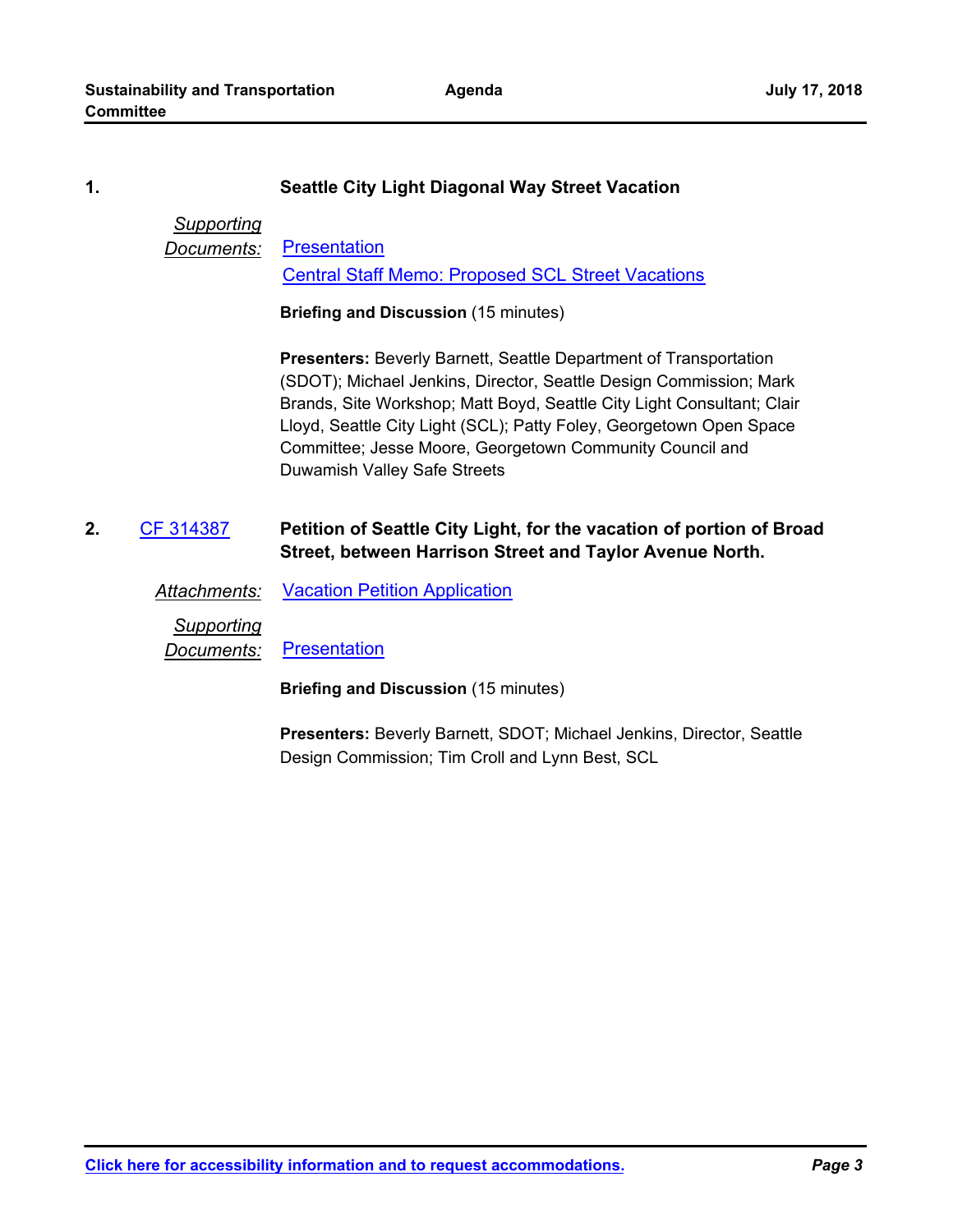#### **SDOT Race and Social Justice Initiative (RSJI) and Women and Minority-owned Businesses (WMBE) Report 3.**

#### *Supporting Documents:* [Presentation](http://seattle.legistar.com/gateway.aspx?M=F&ID=24f7bc21-9448-448f-9aaa-6c480531b908.pdf)

**Briefing and Discussion** (30 minutes)

**Presenters:** Goran Sparrman, Sherysse Morris, Viviana Garza, Manal Al-ansi, Christopher Tipton, and Ross McFarland, SDOT

**AN ORDINANCE granting Swedish Health Services permission to continue operating and maintaining a pedestrian tunnel under and across Cherry Street, between Minor Avenue and Broadway for a ten-year term, renewable for two successive ten-year terms; specifying the conditions under which this permit is granted; providing for the acceptance of the permit and conditions; and ratifying and confirming certain prior acts. 4.** [CB 119304](http://seattle.legistar.com/gateway.aspx?m=l&id=/matter.aspx?key=6928)

#### *Supporting*

**Documents:** [Summary and Fiscal Note](http://seattle.legistar.com/gateway.aspx?M=F&ID=6d50bf17-2327-4dbf-af4c-40e077519e27.docx) [Summary Att A – Swedish Cherry Tunnel Area Map](http://seattle.legistar.com/gateway.aspx?M=F&ID=7060bcef-f05b-4f87-ad3a-6be3ebac8965.docx)

[Summary Att B – Swedish Cherry Tunnel Photo](http://seattle.legistar.com/gateway.aspx?M=F&ID=206f4f76-1376-401f-b8ee-e2b67085b172.docx) [Summary Att C – Swedish Cherry Tunnel Fee Assessment](http://seattle.legistar.com/gateway.aspx?M=F&ID=6b509847-d4bf-4add-9000-85bc0bf8737b.docx) **[Presentation](http://seattle.legistar.com/gateway.aspx?M=F&ID=7624a395-f229-48bb-a6b5-383dbea30ee0.pdf)** 

**Briefing, Discussion, and Possible Vote** (10 minutes)

**Presenter:** Amy Gray, SDOT